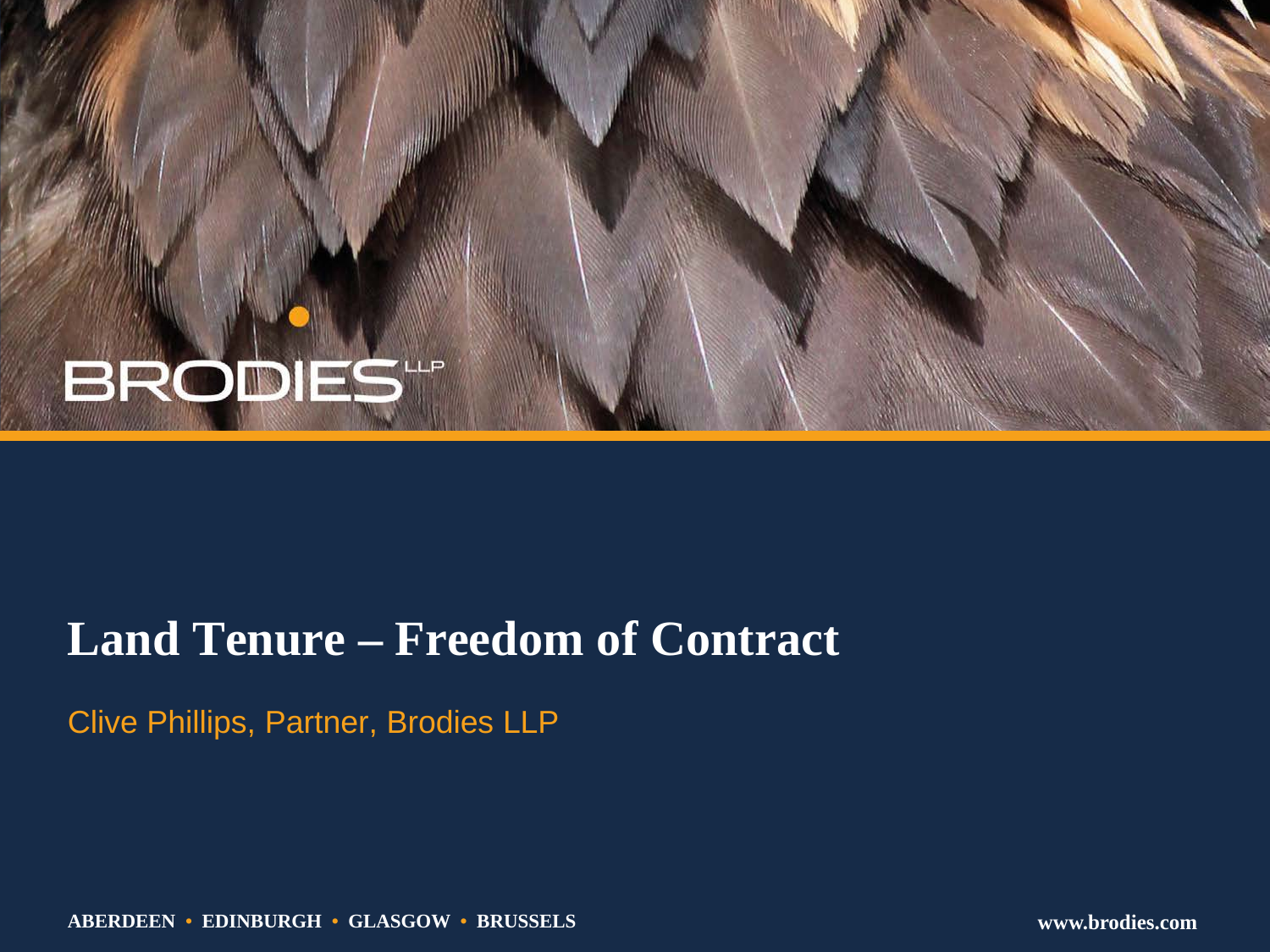

## **Challenge perceptions**

- What is freedom of contract
- Regulation in agricultural tenancies
- Freedom of contract in agricultural tenancies
- What are we scared of?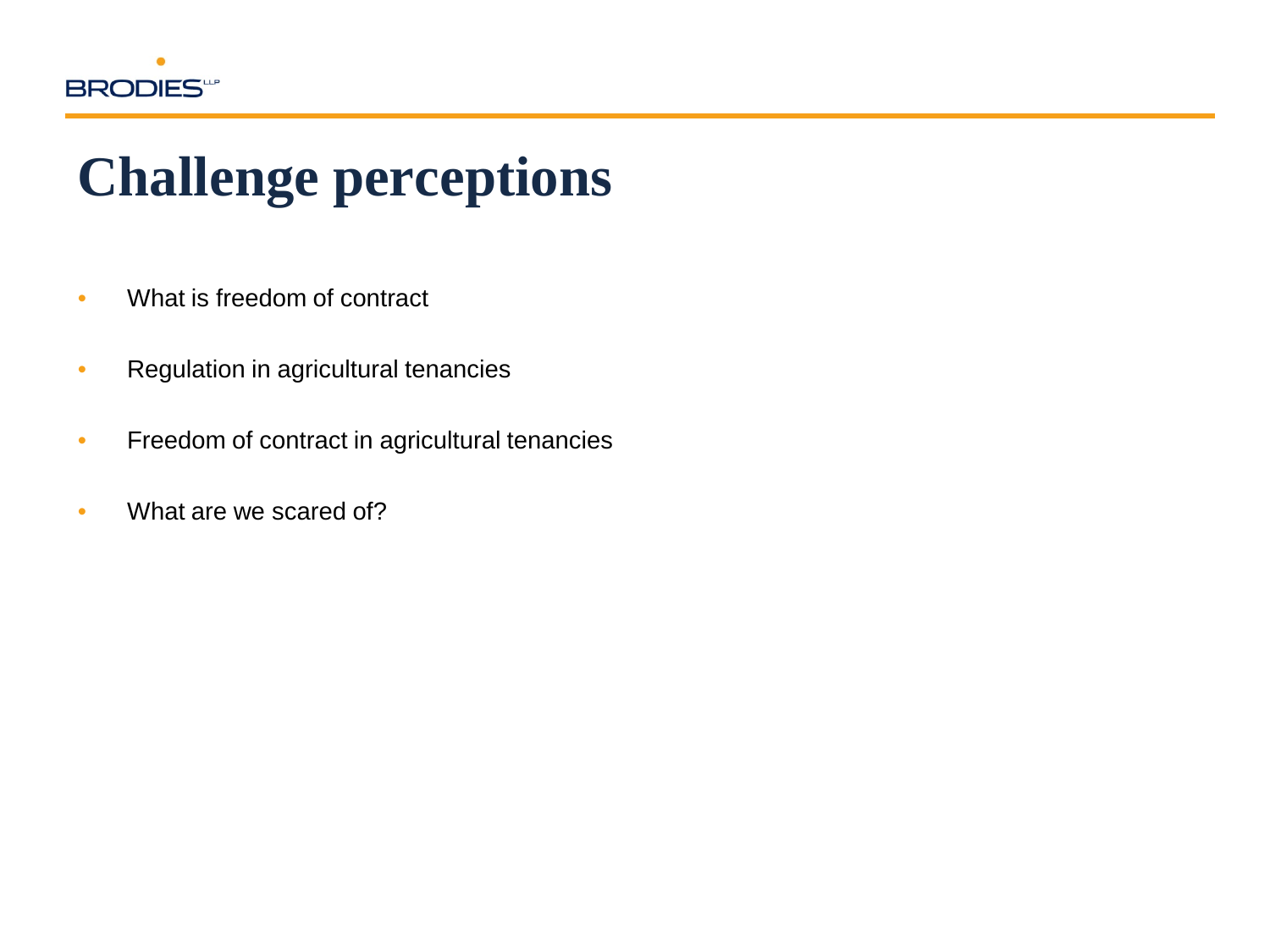

**Freedom of Contract**

*A person's freedom to enter a binding agreement on terms of his or her choice, without regulation by the state.*

**OED**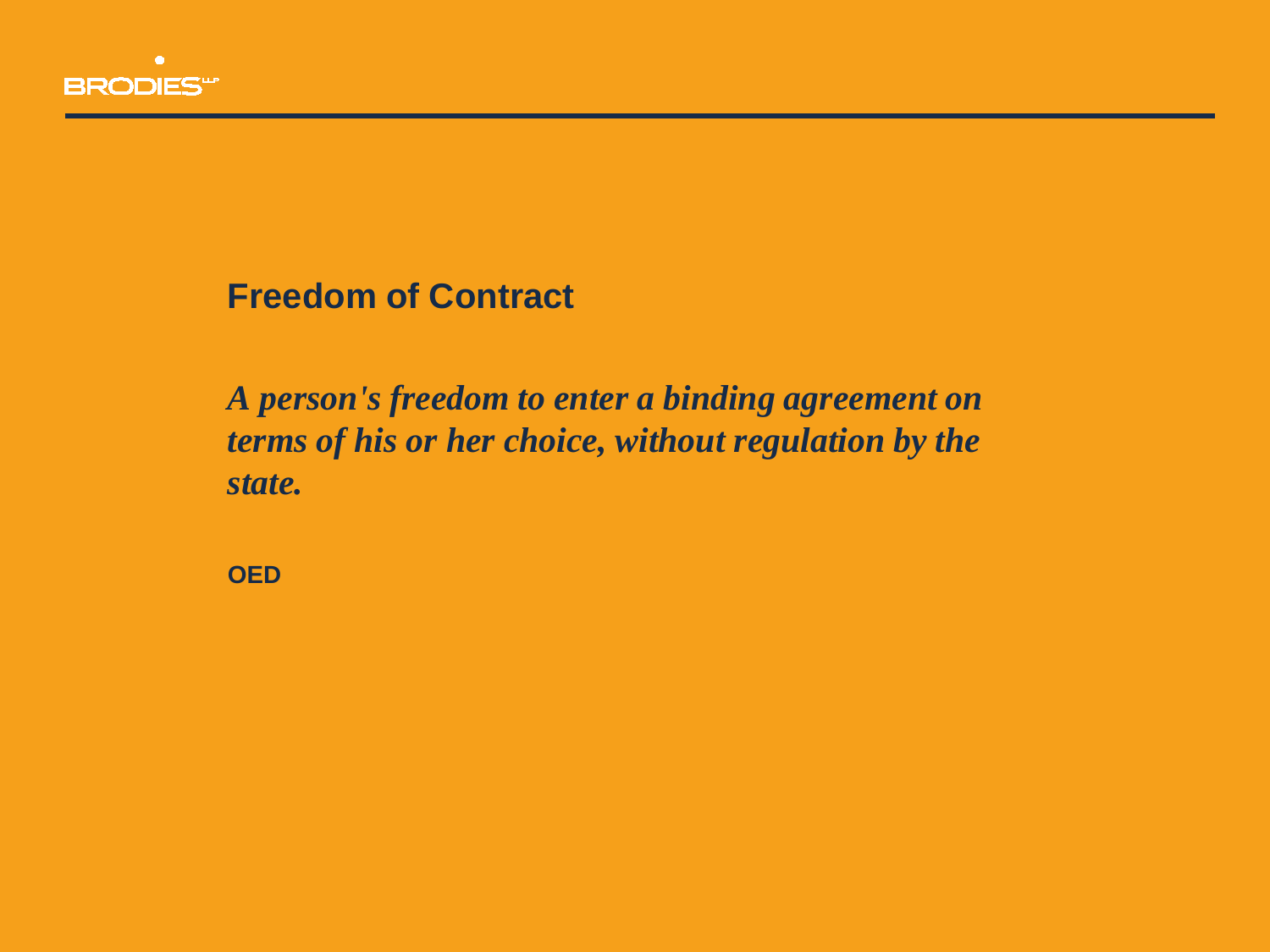

### **Freedom of contract**

#### **Cornerstone of the free market**

- The idea the market will regulate itself
	- supply and demand
	- terms and conditions
- Regulation by the state is perceived as a distortion to the operation of the market.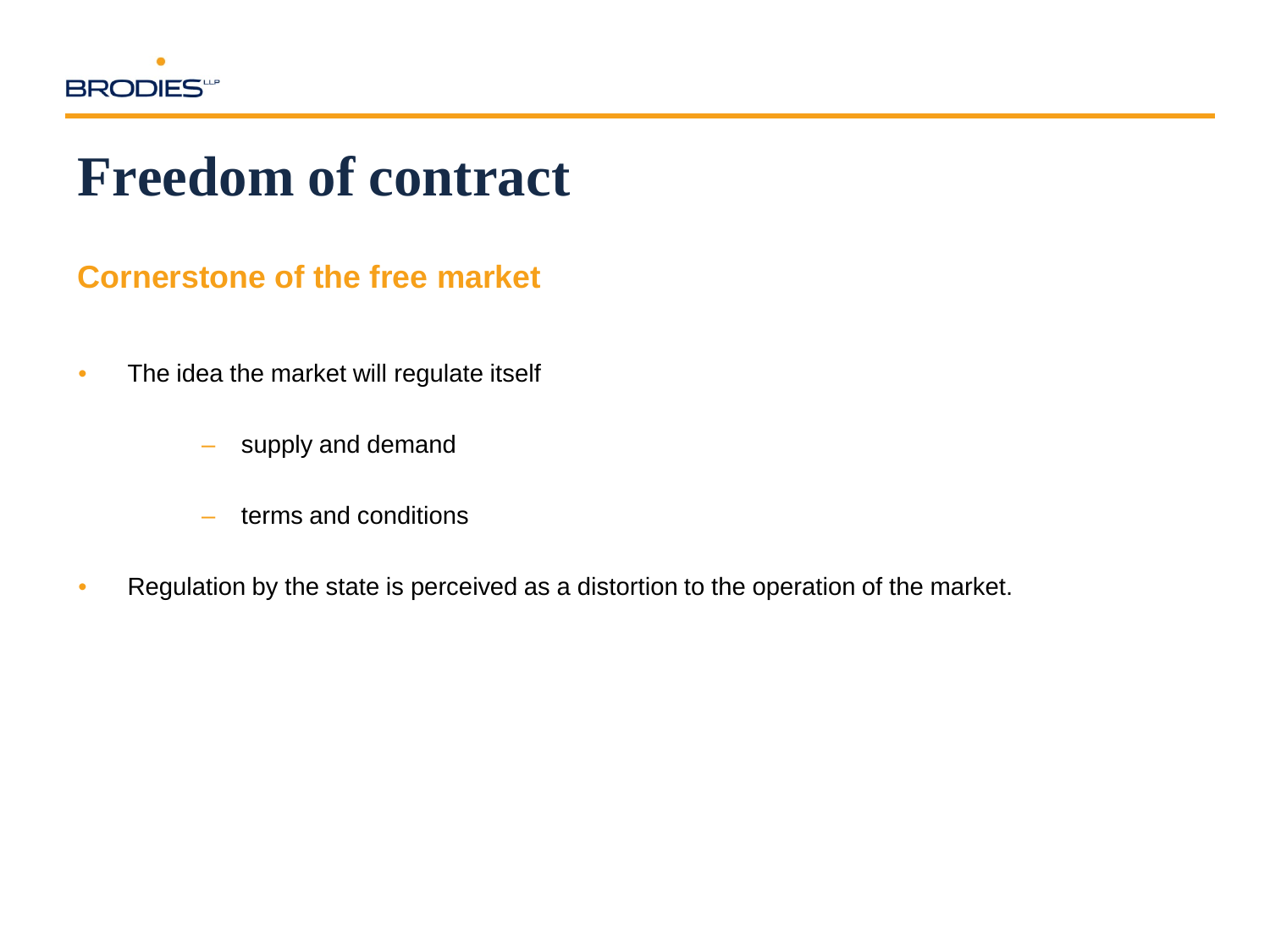

## **Some regulation is required**

#### **Examples of limitations on freedom of contract**

- Market failure failure to deliver economic goals (RBS/banking crisis)
- Failure to deliver social goals health and safety/employee protection
- Abuse of power by the strong against the weak (unfair contract terms)
- National emergencies wartime rationing of limited supplies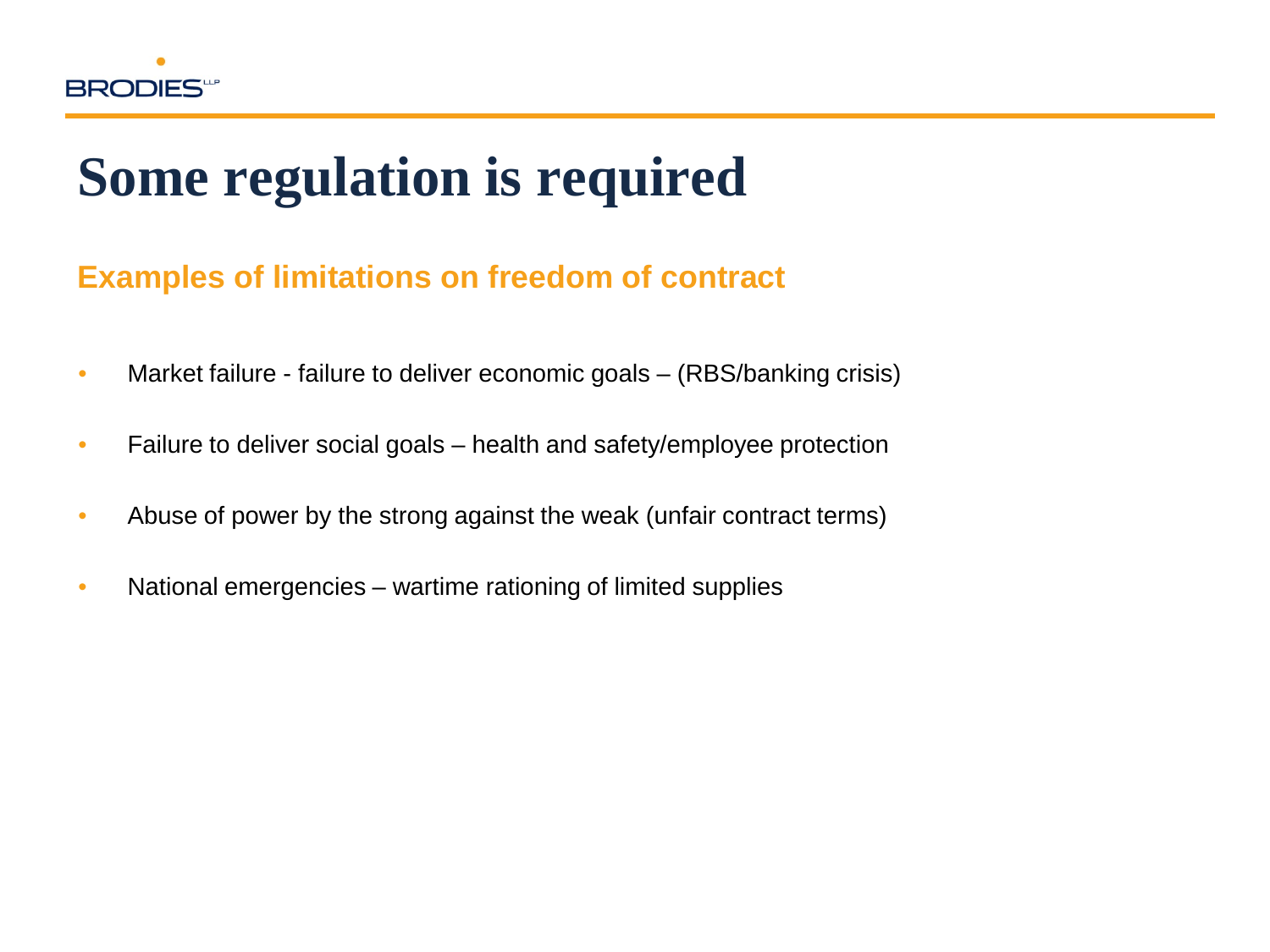

### **Current agricultural tenancy regime**

#### **A brief summary**

- Different types of agriculture leases currently in Scotland:
	- Full tenancies (1991 Act)
	- Limited partnerships leases (1991 Act)
	- Short Limited Duration Tenancies (SLDTs) (2003 Act)
	- Limited Duration Tenancies (LDTs) (2003 Act)
	- Grazing Leases (2003 Act)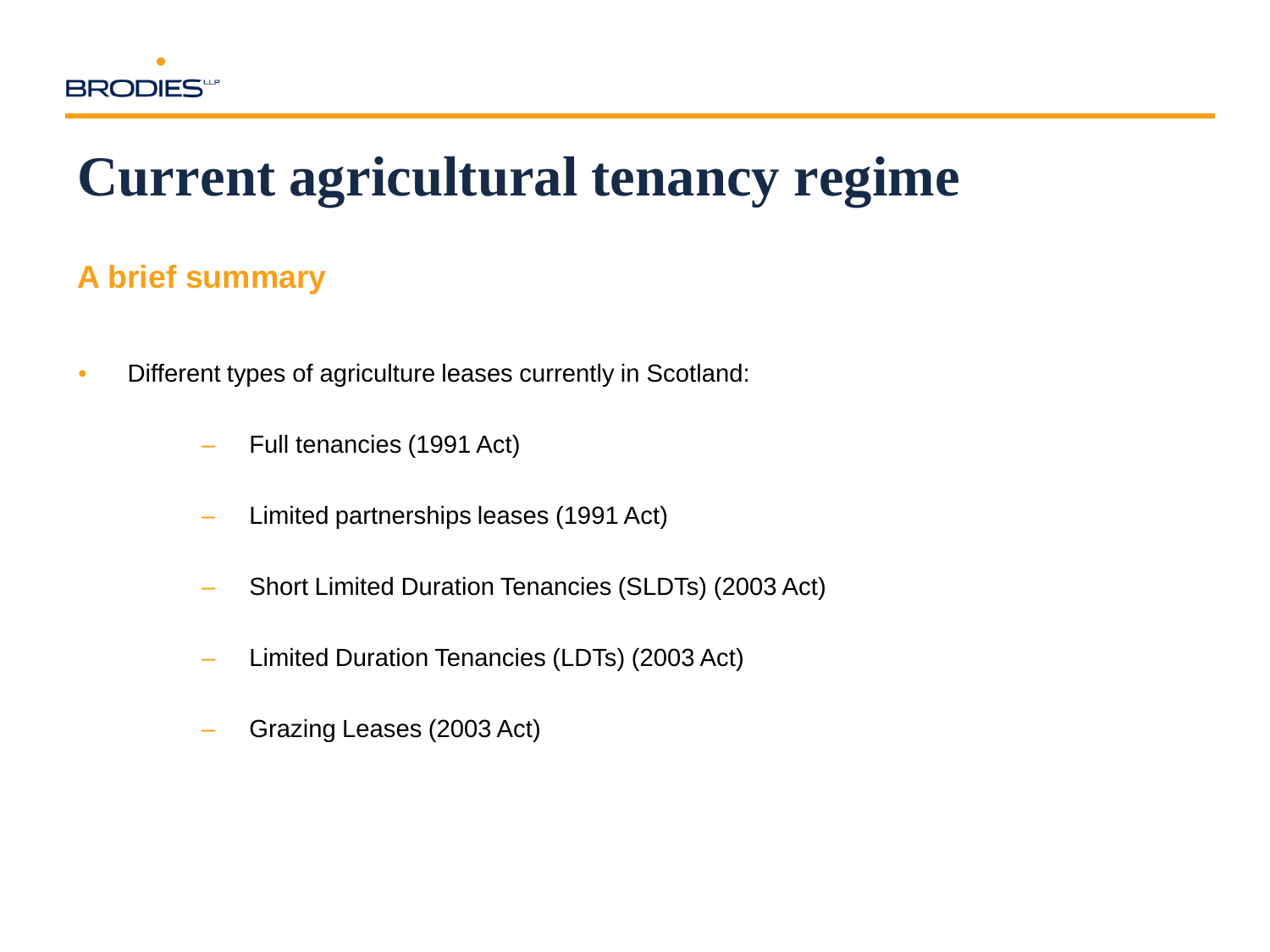

### **And there are more…**

#### **Leases that have** *morphed*

- Grass let that has become a 1991 Act tenancy
- Grass let that becomes an SLDT
- Limited partnership lease that becomes a 1991 Act tenancy (subject to s73 etc)
- SLDT < 5 years defaulting to 5 years
- SLDT becoming an LDT 15 years
- SLDT becoming an LDT 10 years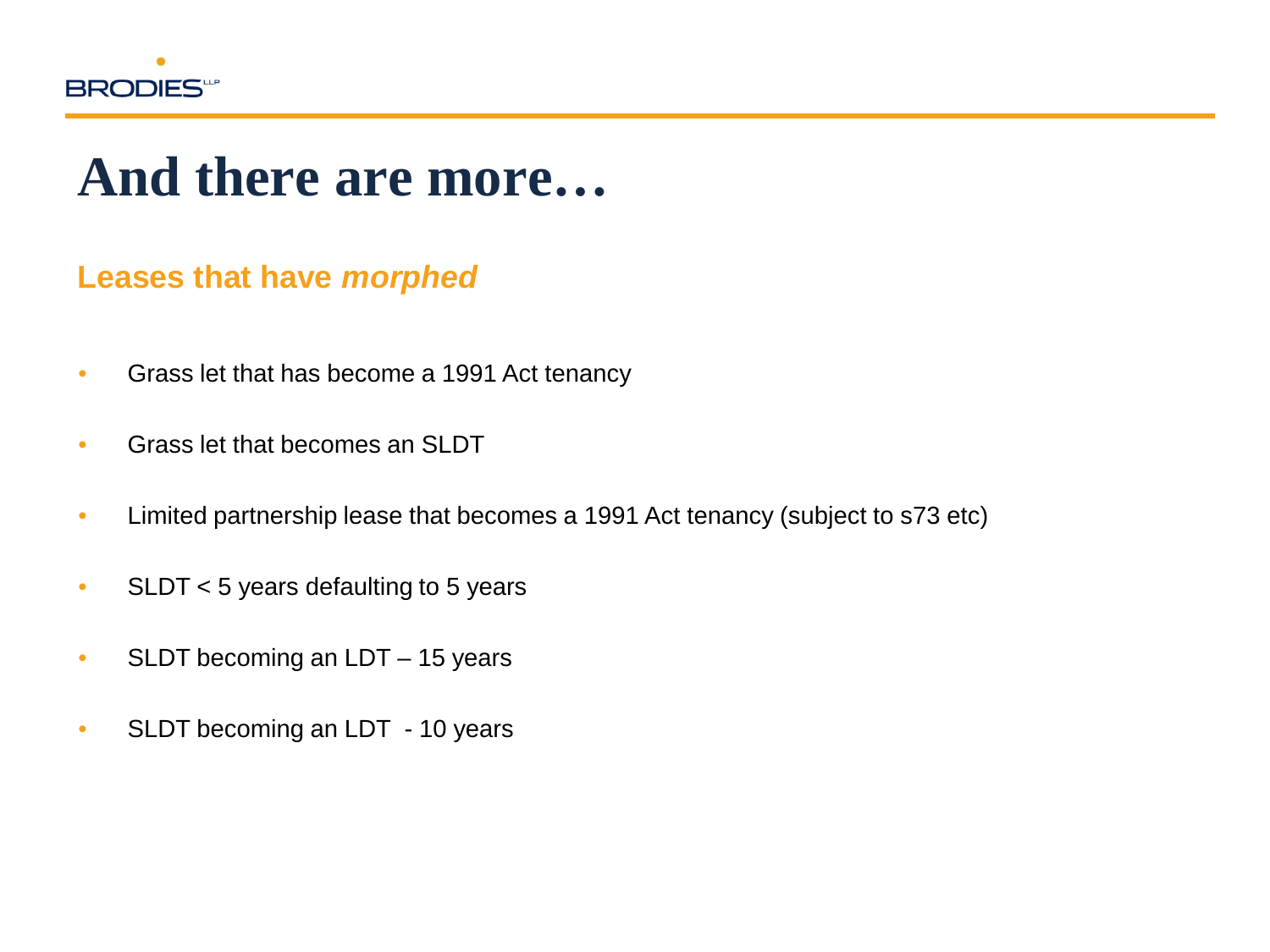

### **Examples of current restrictions**

#### **Applying to leases of agricultural land**

- Duration
- Use/Diversification
- Rent
- Fixed Equipment/Improvements
- Alienation by tenant assignation etc
- Sale by landlord
- Dispute resolution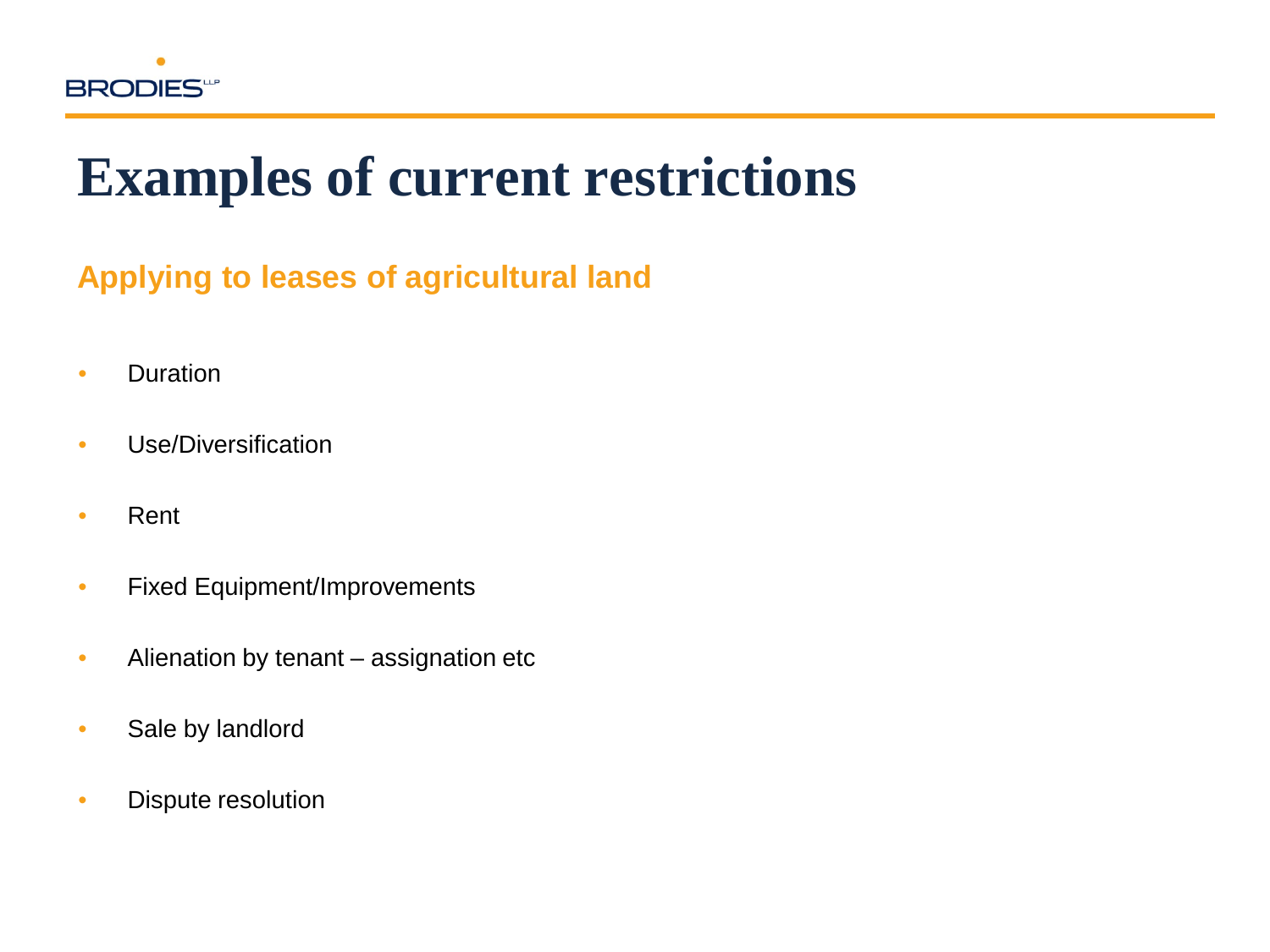

#### **The current legislation is a heavily regulated restriction on freedom of contract**

*Does it serve the industry well?*

*Would greater freedom of contract assist?*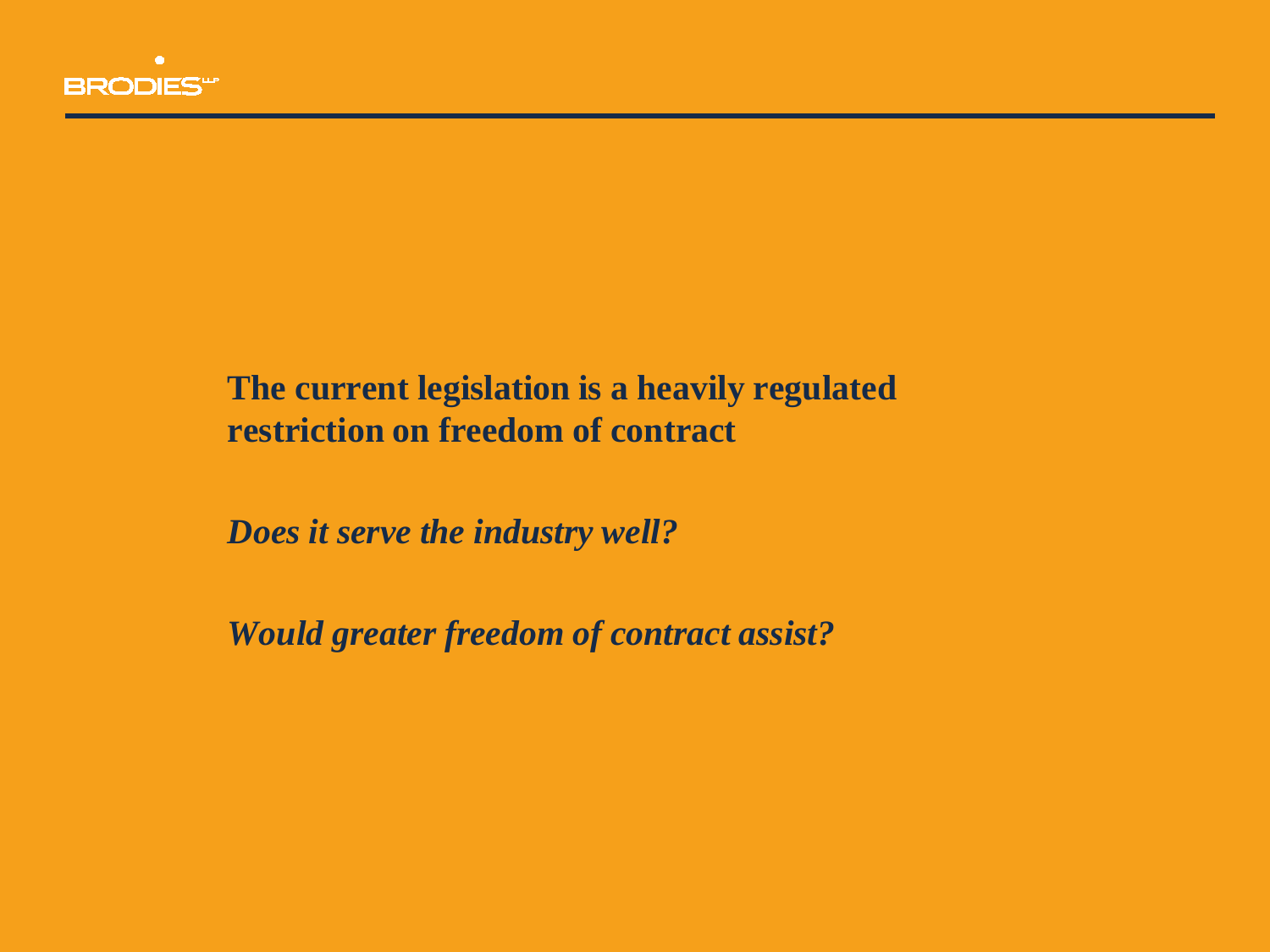

#### **Fixed Equipment**

- Regulated in terms of:
	- Initial provision of fixed equipment
	- Allocation of repair, maintenance and renewal
	- **Improvements**
- The problems:
	- Agricultural margins are thin rents are low relative to cost of fixed equipment
	- Landlords are wary of heavy fixed equipment costs with low ROI
	- Tenants are wary of statutory provisions and landlord dispute
	- Landlords and tenants frustrated at restrictions to "striking a deal"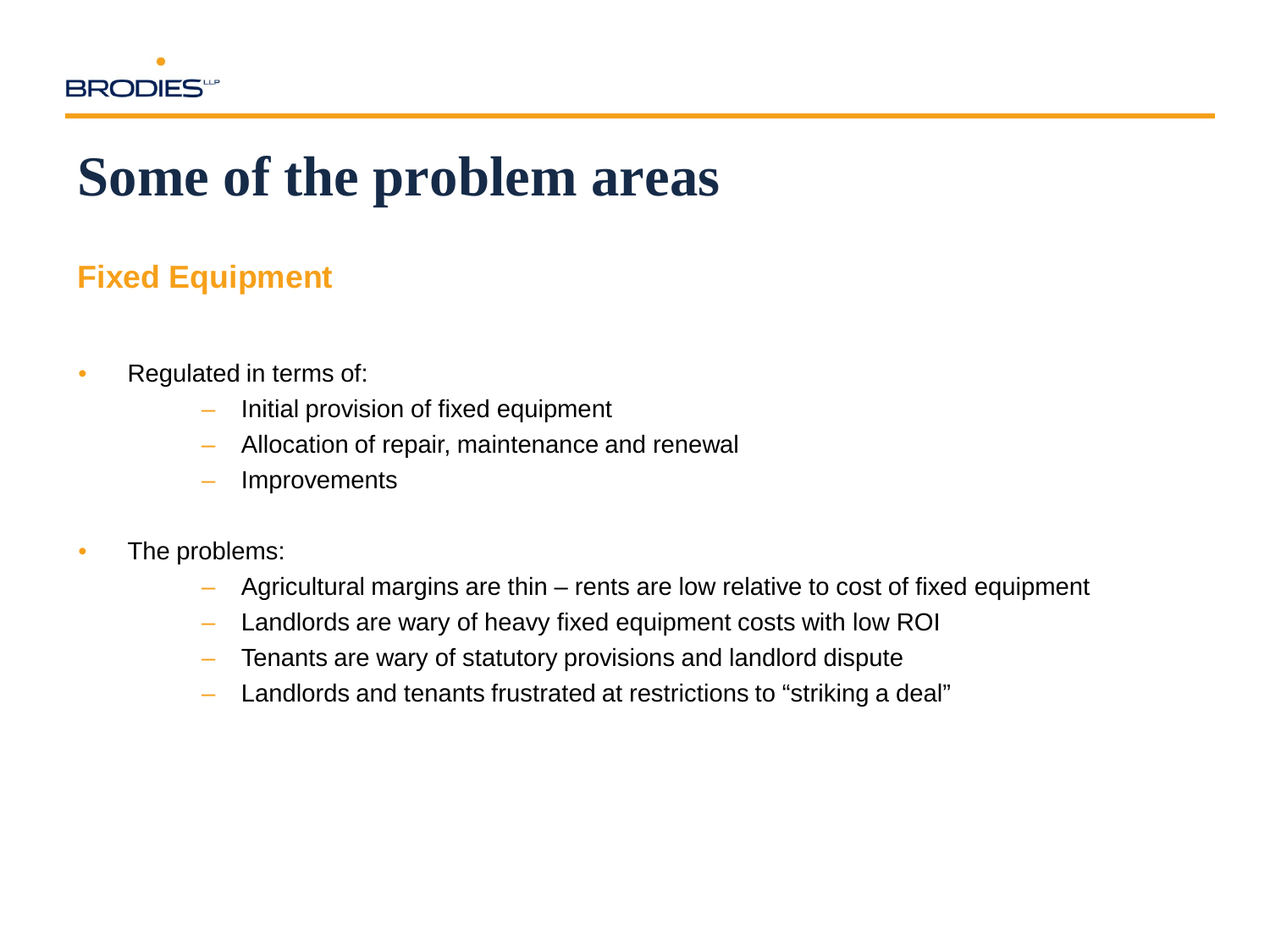

#### **Fixed Equipment**

- The effect:
	- Stifles entrepreneurism and innovation
	- Can lead to a stalemate and a gradual deterioration of fixed equipment
	- Reduced productivity
	- Holds land back from the market
- Contrast with commercial leases:
	- Freedom of contract
	- FRI full repairing and insuring lease common subject to duration and the market
	- Insurance and collateral warranties plays a key role
	- Investors more active in the market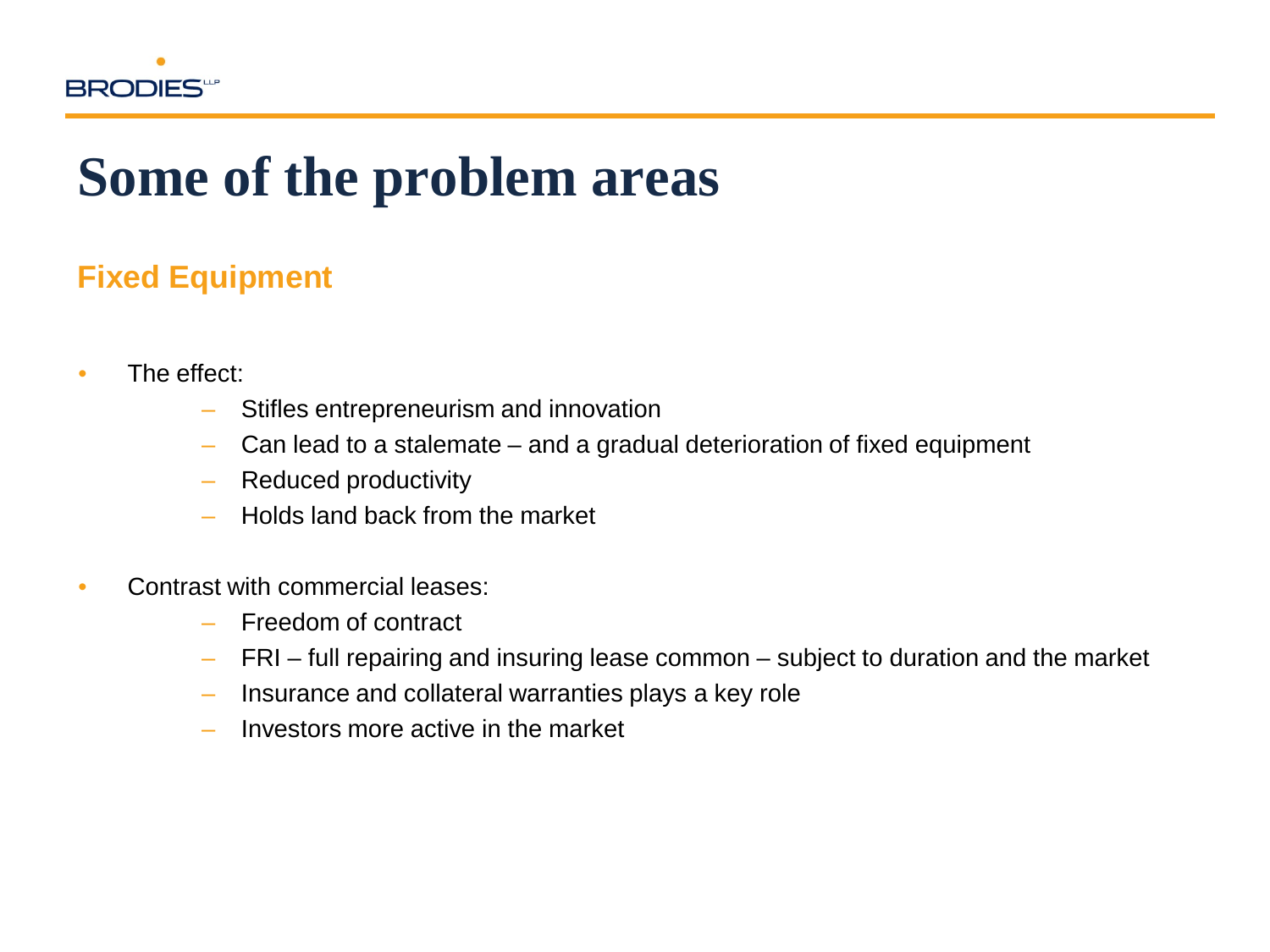

### **Potential benefits of greater freedom**

#### **Fixed Equipment**

- Potential benefits of greater freedom of contract:
	- Flexibility to reach agreement on provision of fixed equipment
	- Innovative solutions
	- Reduced risk to both parties
	- Can open the door for new entrants
	- Removes a major hurdle to bringing more land to the market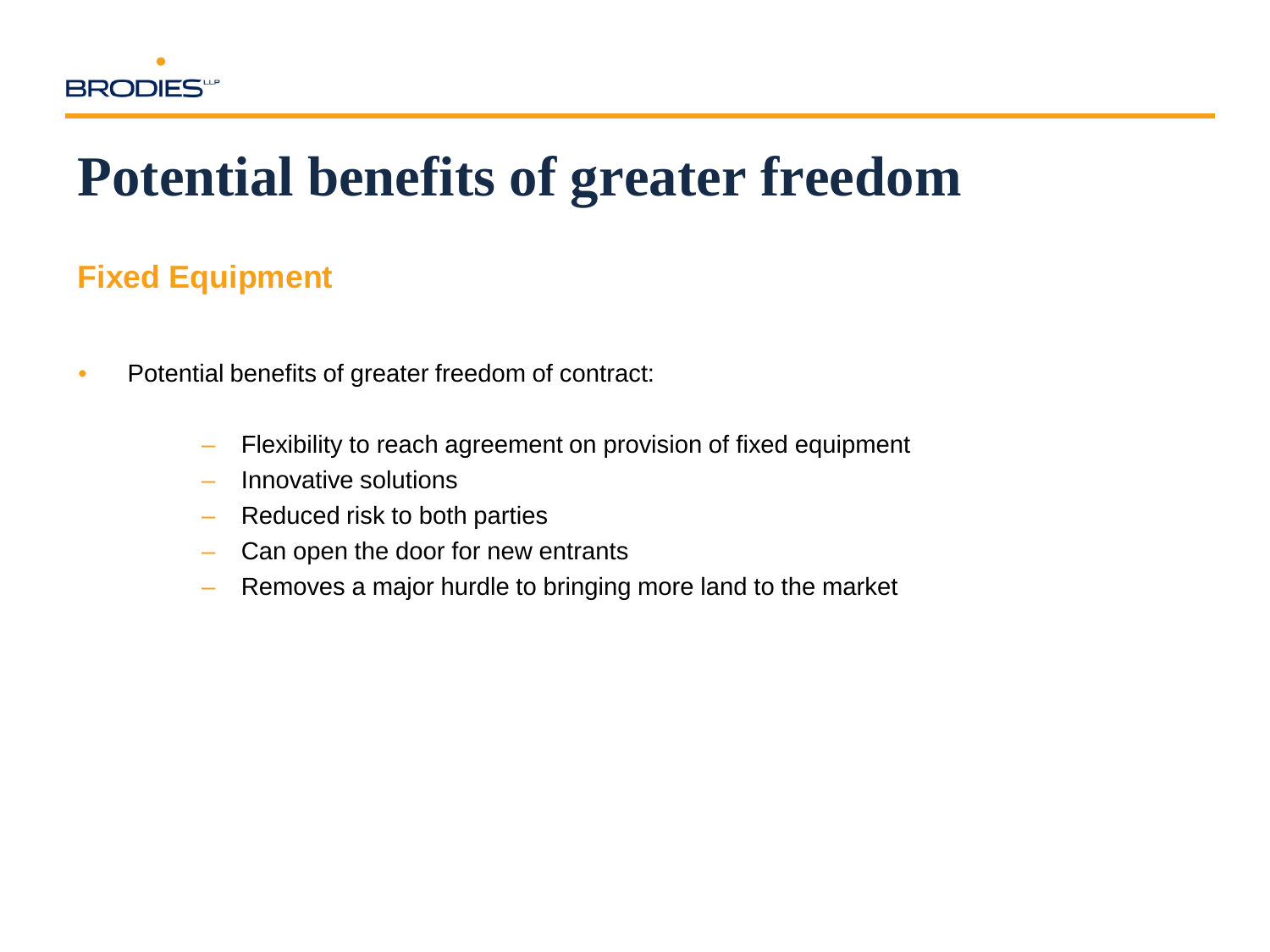

#### **Duration**

- The restrictions:
	- Do not necessarily meet the needs of the enterprise
	- Inflexible and locks parties into a particular lease type
	- Frustration at arbitrary thresholds lowest common denominator
- Contrast with commercial leases:
	- No minimum duration.
	- Maximum duration by statute is 175 years.
	- Otherwise, complete freedom of contract for landlord and tenant to agree duration, including break/extension clauses.
	- Longer leases have more onerous obligations on tenant shorter leases the converse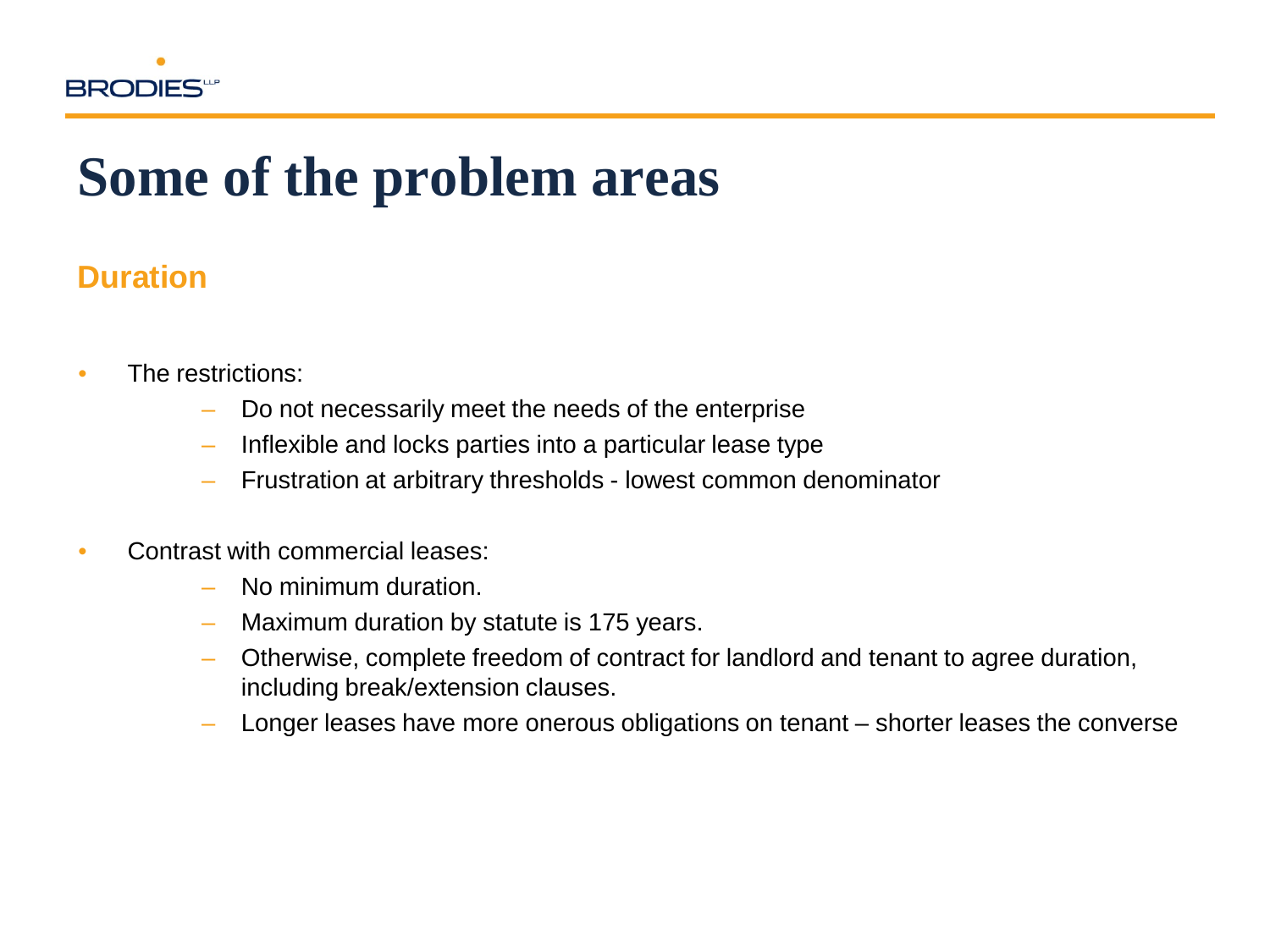

### **Potential benefits of greater freedom**

#### **Duration**

- Potential benefits of greater freedom of contract:
	- Flexibility for different circumstances to suit the parties
	- Can open the door for new entrants
	- May bring more land to the market
	- Landlords want a guarantee they can get their land back easily at the end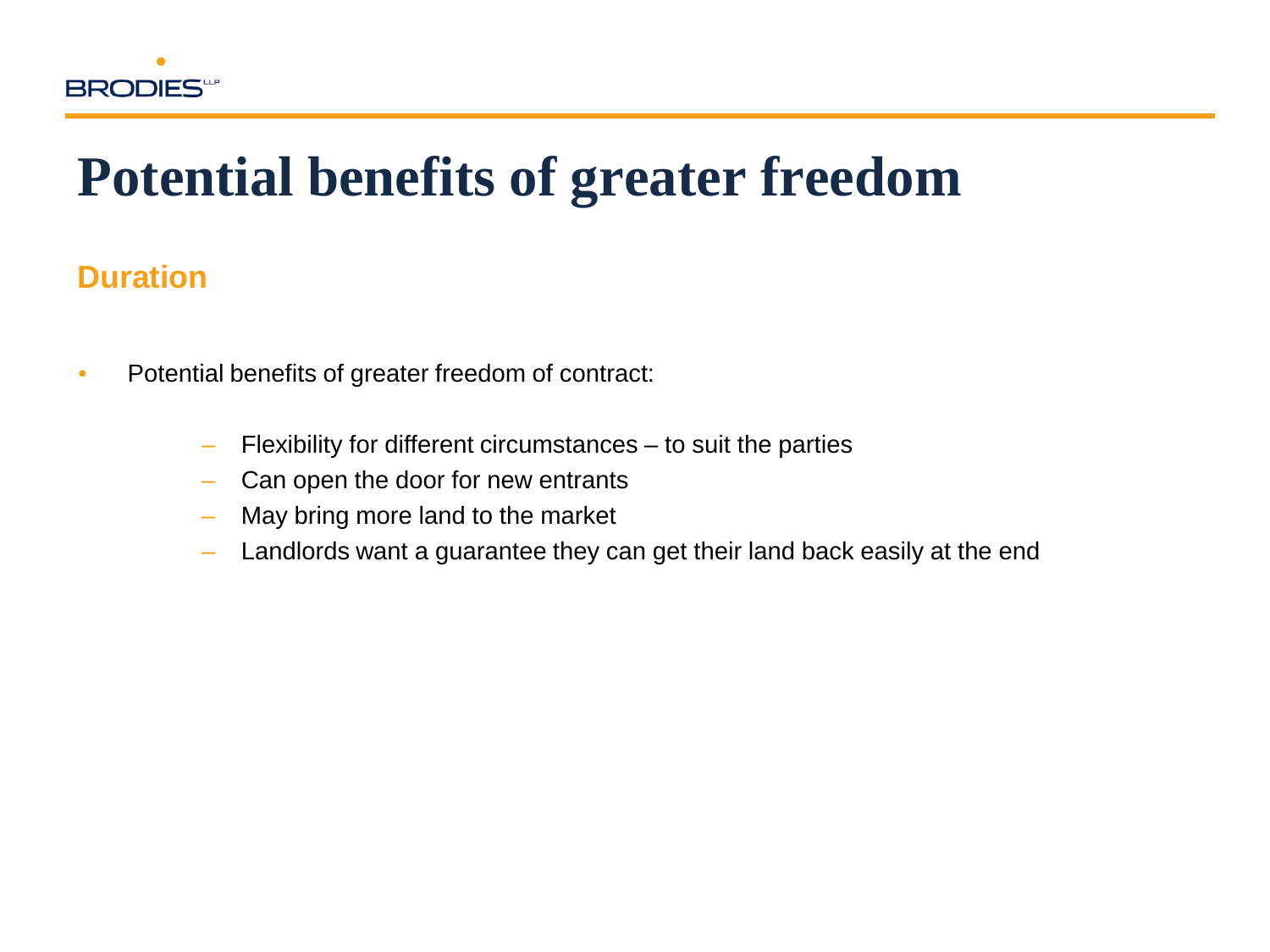

#### **Others issues**

- Use/Diversification
	- Modern farm businesses are multifaceted.
	- Current restrictions limit freedom to agree a mix of uses which may not sit easily with the agricultural holdings legislation
	- Freedom of cropping as a concept outmoded may not meet needs of either party
- Dispute Resolution
	- Current arrangements are prescriptive
	- Excludes alternatives unless parties agree once dispute has arisen
	- Potentially leads to cost and unfairness
	- Greater flexibility would give more options to tailor to the circumstances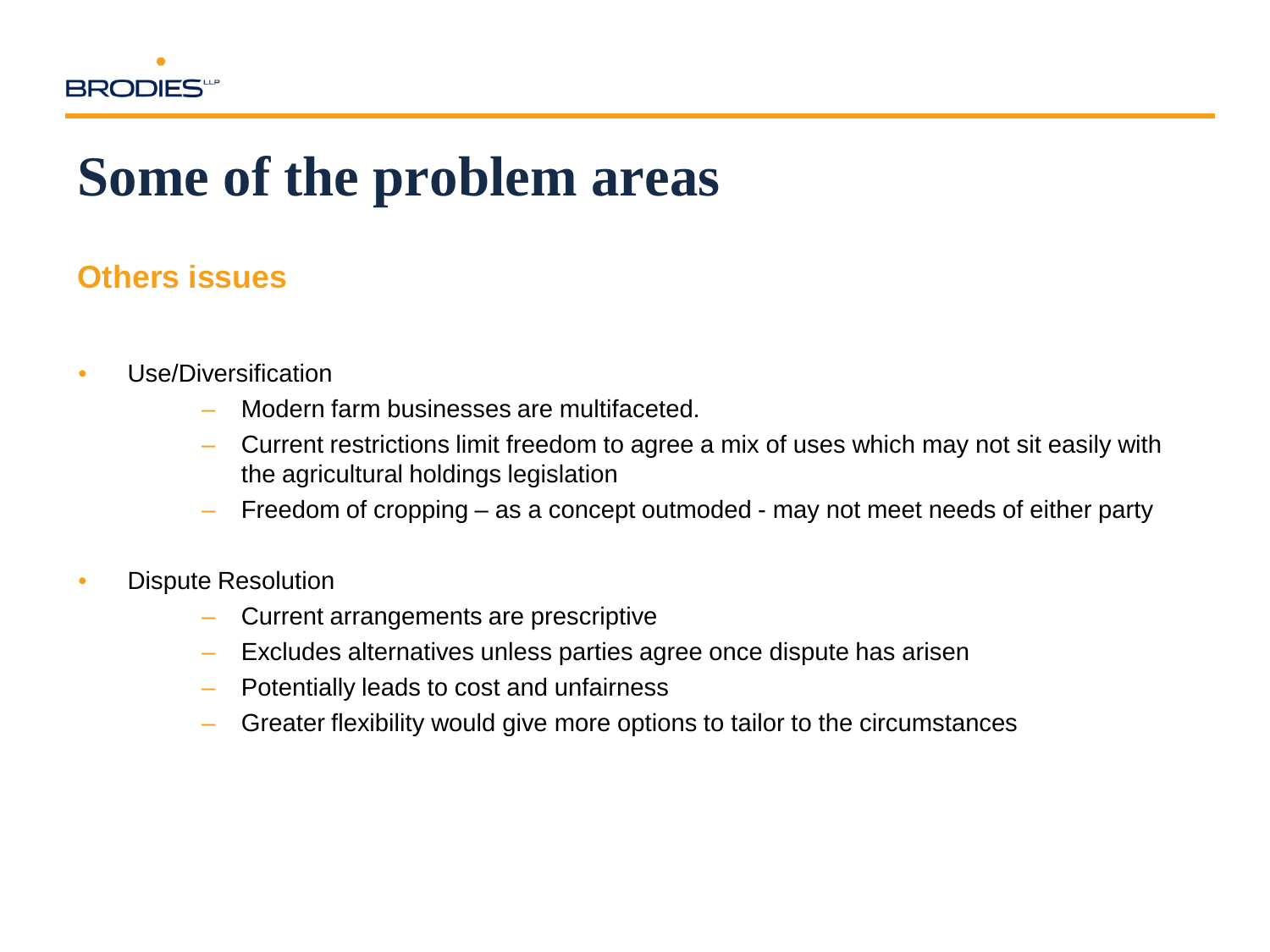

### **Traditional tenancies**

#### **Could greater freedom of contract bring benefits?**

- Existing secured tenancies
	- Consider permitting a voluntary "opt-in" to a more flexible regime on e.g. fixed equipment, rent etc – with or without indeterminate security of tenure
- Right to buy
	- RTB has undoubtedly done considerable damage to the supply side
	- Consider freedom to contract out of RTB by agreement on a temporary or permanent basis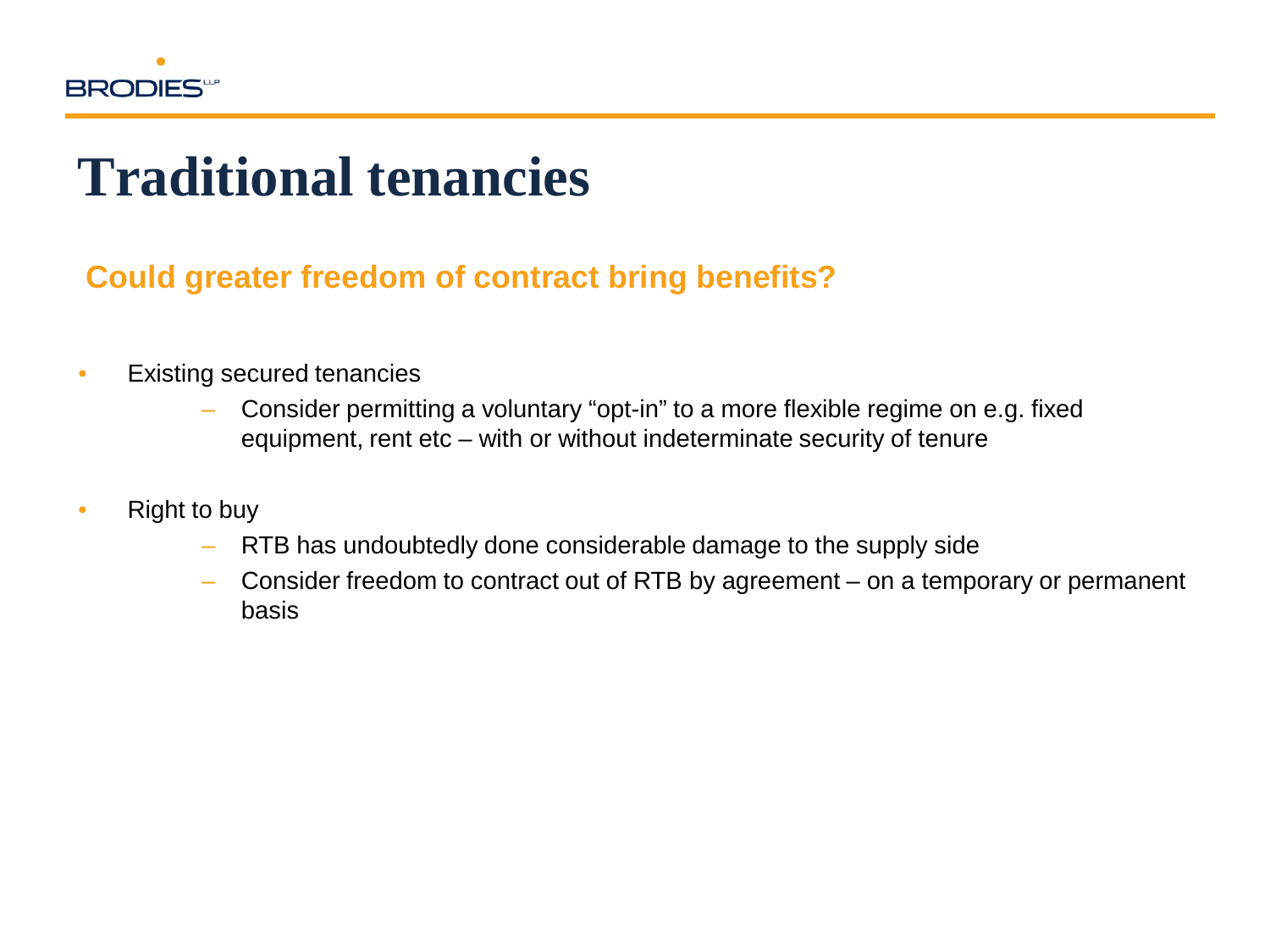

### **What are we scared of?**

#### **Some examples of where greater freedom of contract exists**

- Short Assured tenancies of residential property
	- Heavily regulated, but;
	- Flexibility on duration and rent has freed up the market
- Wind farm leases
	- Long term leases in the rural sector
	- Significant investment in fixed equipment by the tenant
	- Wide freedom of contract on rent, duration and fixed equipment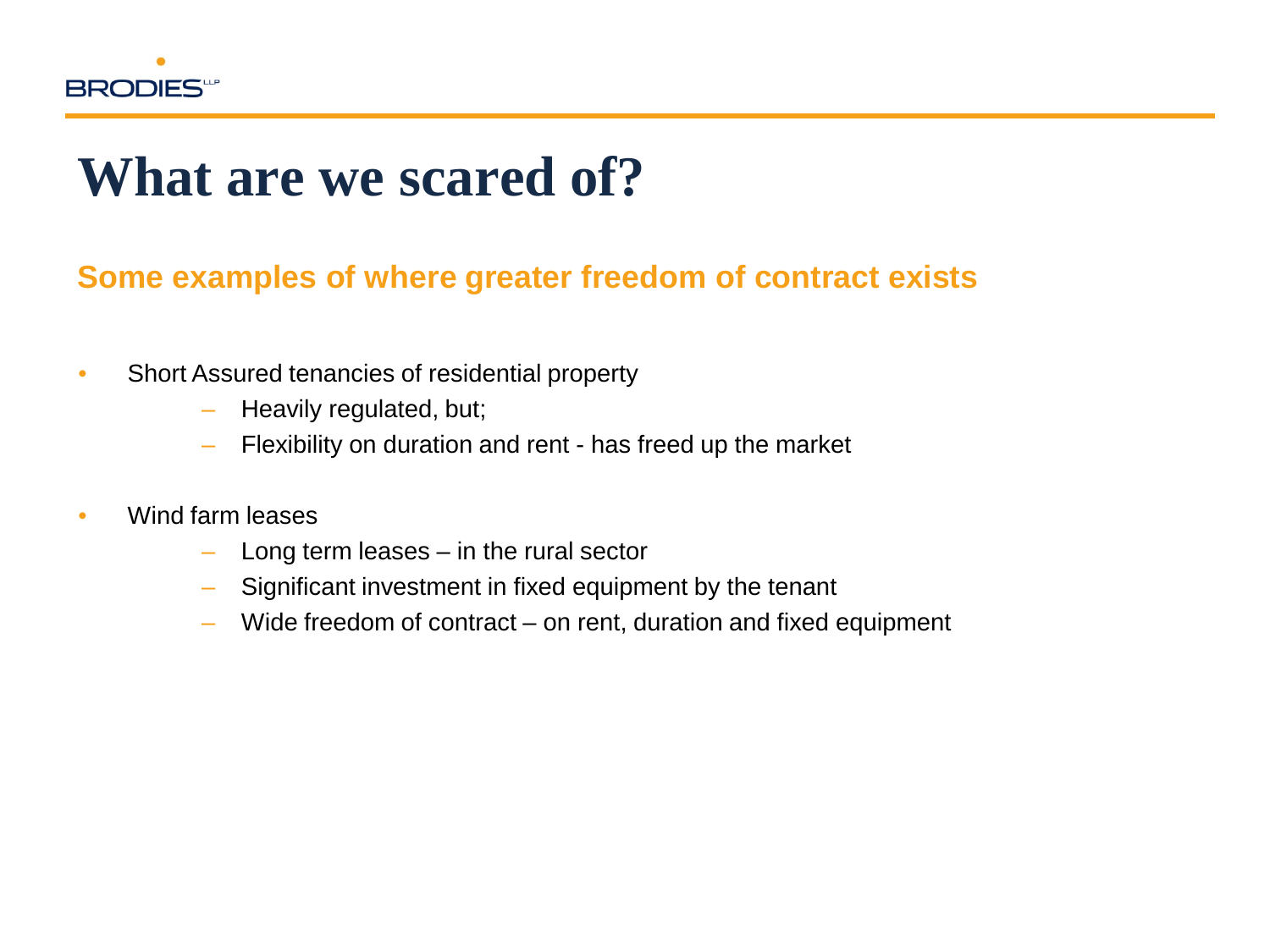

## **Closing observations**

#### **The case for considering greater freedom of contract**

- Leasing as a way of holding or occupying land is still a preferred option for many
- Greater flexibility may bring more land to the market
- The cost of land is high flexible leases may give more options for new entrants and for expanding existing farm businesses
- Rent will respond to supply and demand
- Greater freedom may lead to more productive use of land and better fixed equipment
- Points to a more commercially focused approach fit for purpose for a modern agricultural industry